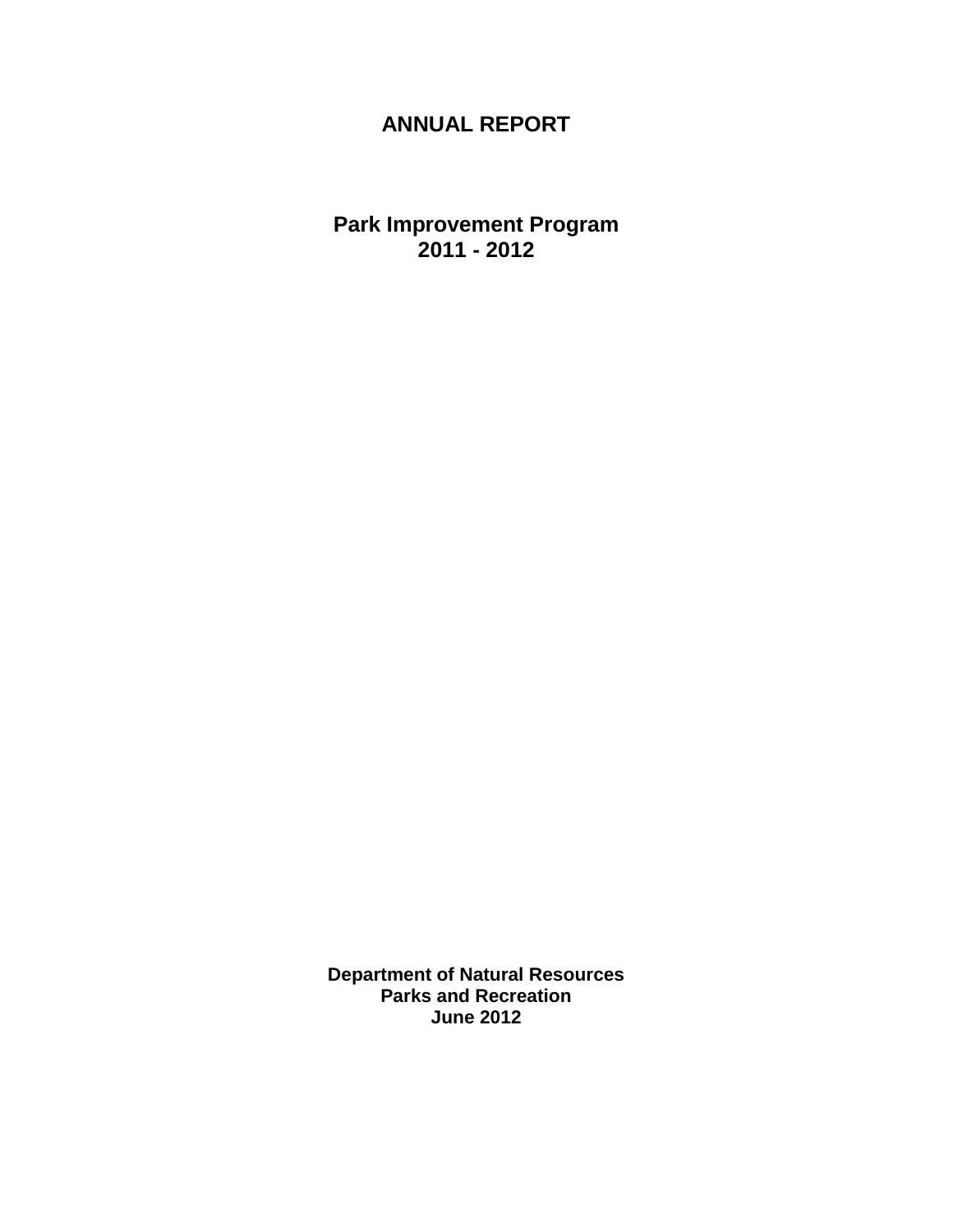### **Table of Contents**

| Total Expenditures All Regions (and according to the control of the 2 |  |
|-----------------------------------------------------------------------|--|
|                                                                       |  |
|                                                                       |  |
|                                                                       |  |
|                                                                       |  |
| <b>Park Visitor Statistics</b>                                        |  |
|                                                                       |  |
|                                                                       |  |
|                                                                       |  |
|                                                                       |  |
|                                                                       |  |
|                                                                       |  |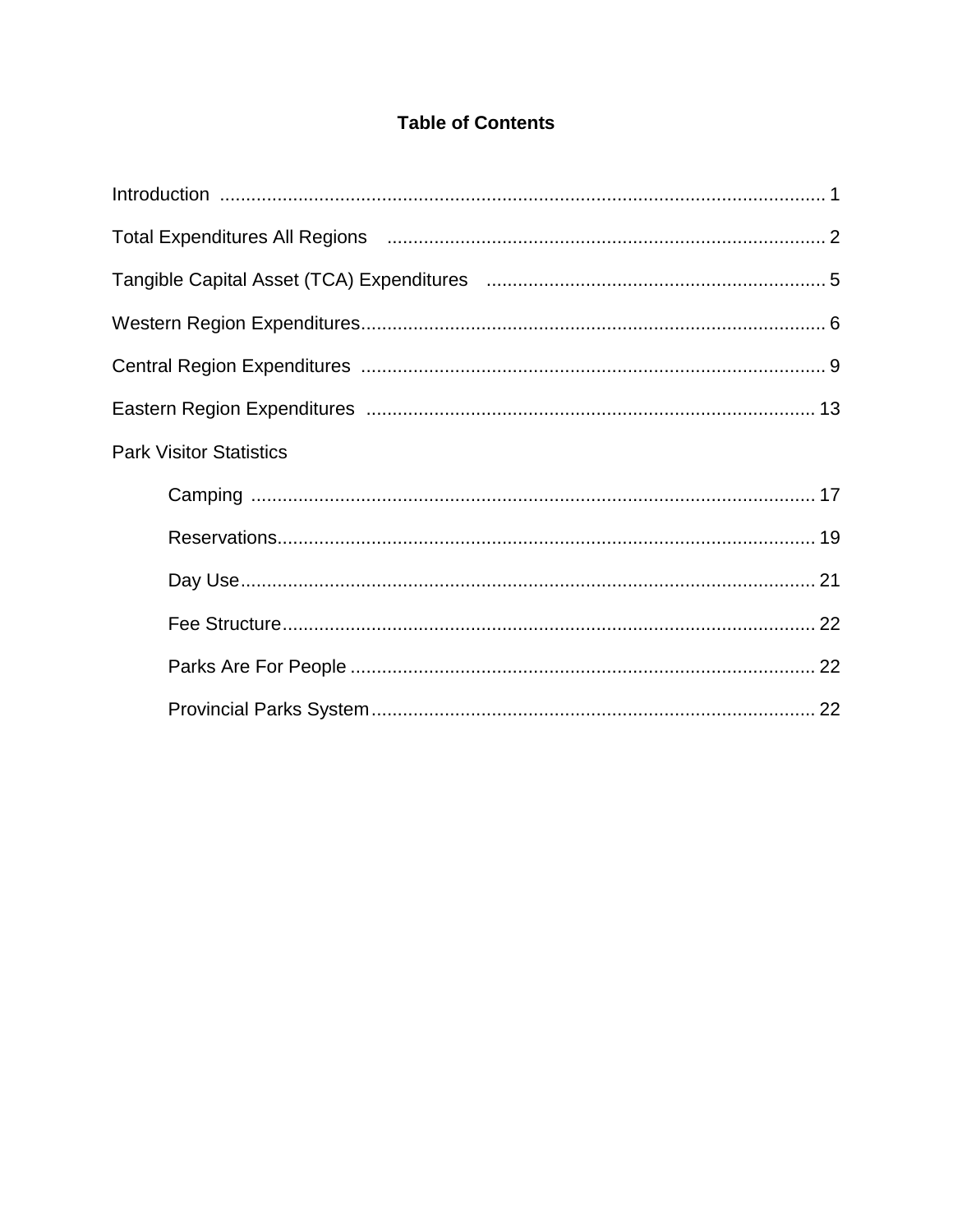During the 2011 - 2012 fiscal year a total of \$3,164,380\* were spent in the 3 administrative Regions (Western, Central, Eastern) as indicated in Table 1 (\$ value) and Figure 1 (% of total dollars spent). This is a decrease of 37.4% over 2010/2011 spending. Contracts totaling \$631,230 were awarded to twenty different contractors . Contracts at Laurie, Mira and Whycocomagh were awarded through TIR under the Federal/Provincial Stimulus Program and are not included in this figure.

Table 1 (\$ value) and Figure 2 (% of total dollars spent) show the breakdown by Region of monies spent in each of 3 categories (Materials/Labour, In Kind - materials provided from within inventory of Parks Workshop, TIR (DNR funds delivered by TIR trades or contracts) and TIR funded projects.

In the Western Region, \$438,261 was spent with five contracts awarded, to 4 different contractors.

Central Region expenditures totaled \$1,949,964. Eight contracts were awarded, to 8 different contractors (does not include contracts awarded by TIR under Stimulus Program).

Five contracts were awarded in the Eastern Region, to 5 different contractors (does not include contracts awarded by TIR under Stimulus Program). Expenditures totaled \$776,155.

Details of expenditures for each Region can be found on pages 6, 9 and 13.

\* Includes **T**angible **C**apital **A**sset (TCA) expenditures of \$2,052,233 under the Federal/Provincial Stimulus Program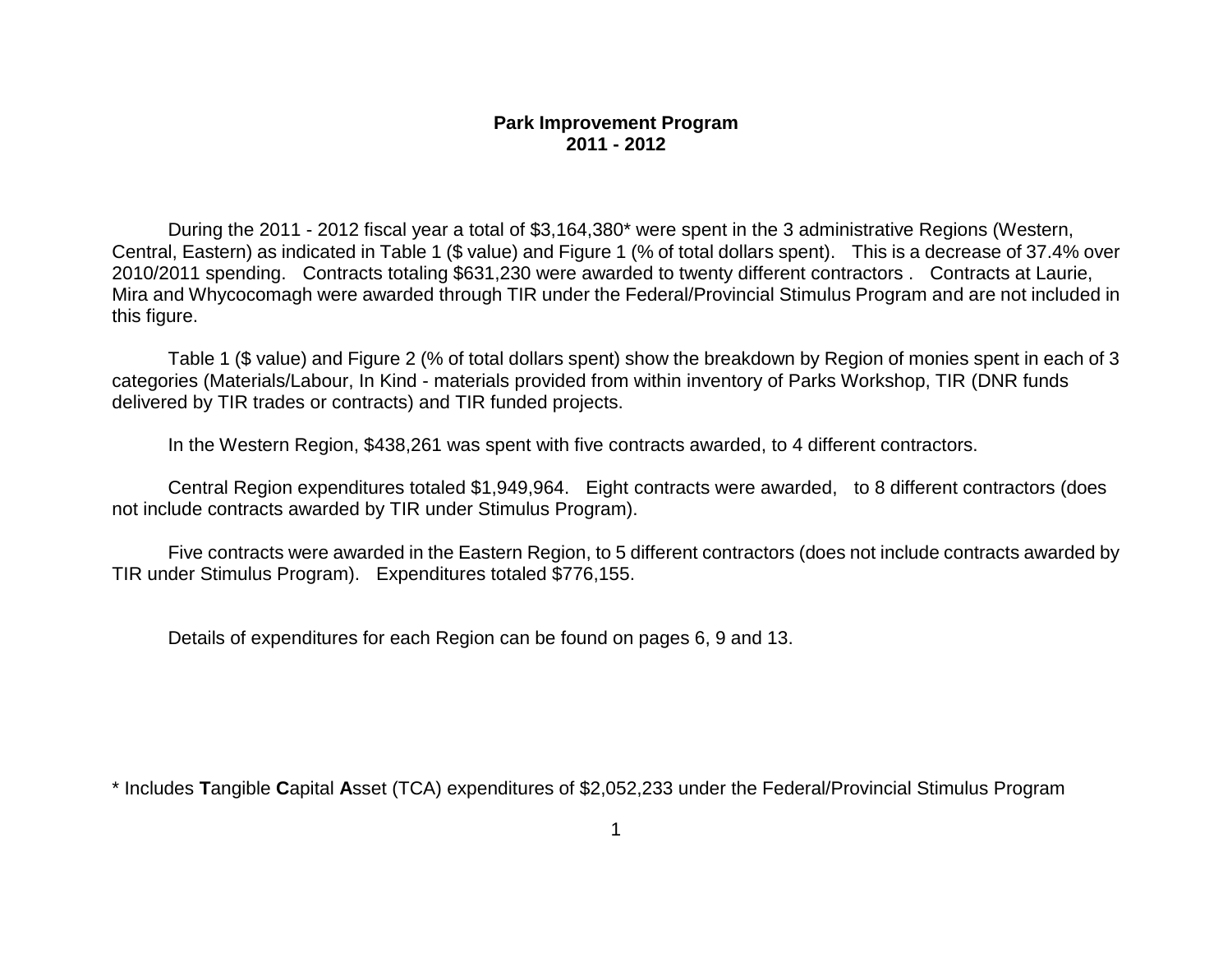# **Total Expenditures - All Regions**

| <b>Region</b> | <b>Materials/Labour</b> | In Kind  | <b>TIR</b><br>(DNR<br><b>Funded)</b> | <b>TIR</b><br><b>Funded</b> | <b>Total Expenditures</b>                                          |
|---------------|-------------------------|----------|--------------------------------------|-----------------------------|--------------------------------------------------------------------|
| Western       | \$434,185               | \$1,236  | \$2,840.00                           |                             | \$438,261                                                          |
| Central       | \$642,785               | \$13,175 | \$1,294,004                          |                             | \$1,949,964                                                        |
| Eastern       | \$286,824               | \$27,849 | \$461,482.00                         |                             | \$776,155                                                          |
| <b>TOTAL</b>  | \$1,363,794             | \$42,260 | \$1,758,326                          | \$0                         | \$3,164,380<br>includes \$ 2,052,233<br><b>Federal Stimulus \$</b> |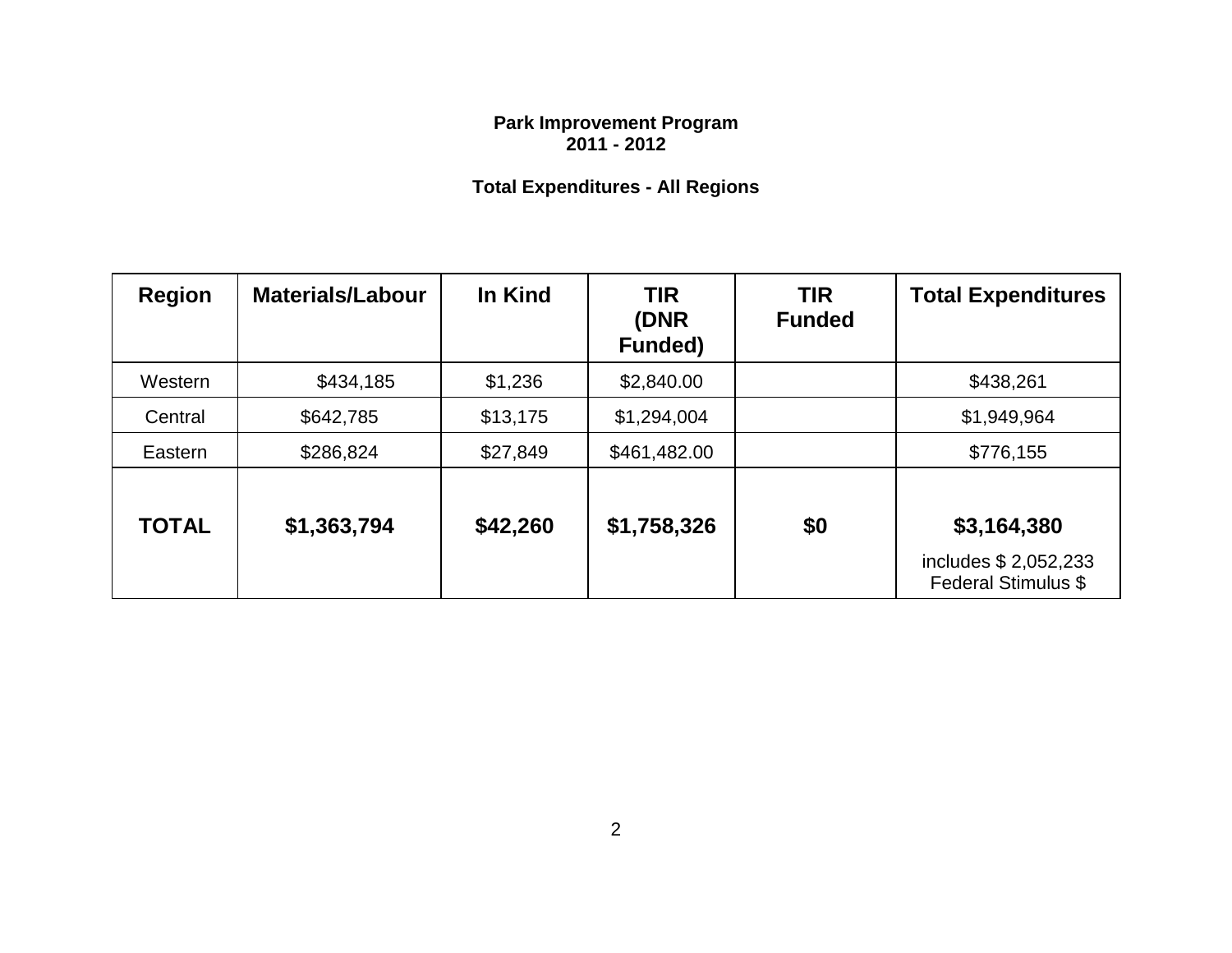Figure 1. Park Improvement Program 2011 - 2012 Total Expenditures by Category - \$ Value all Regions

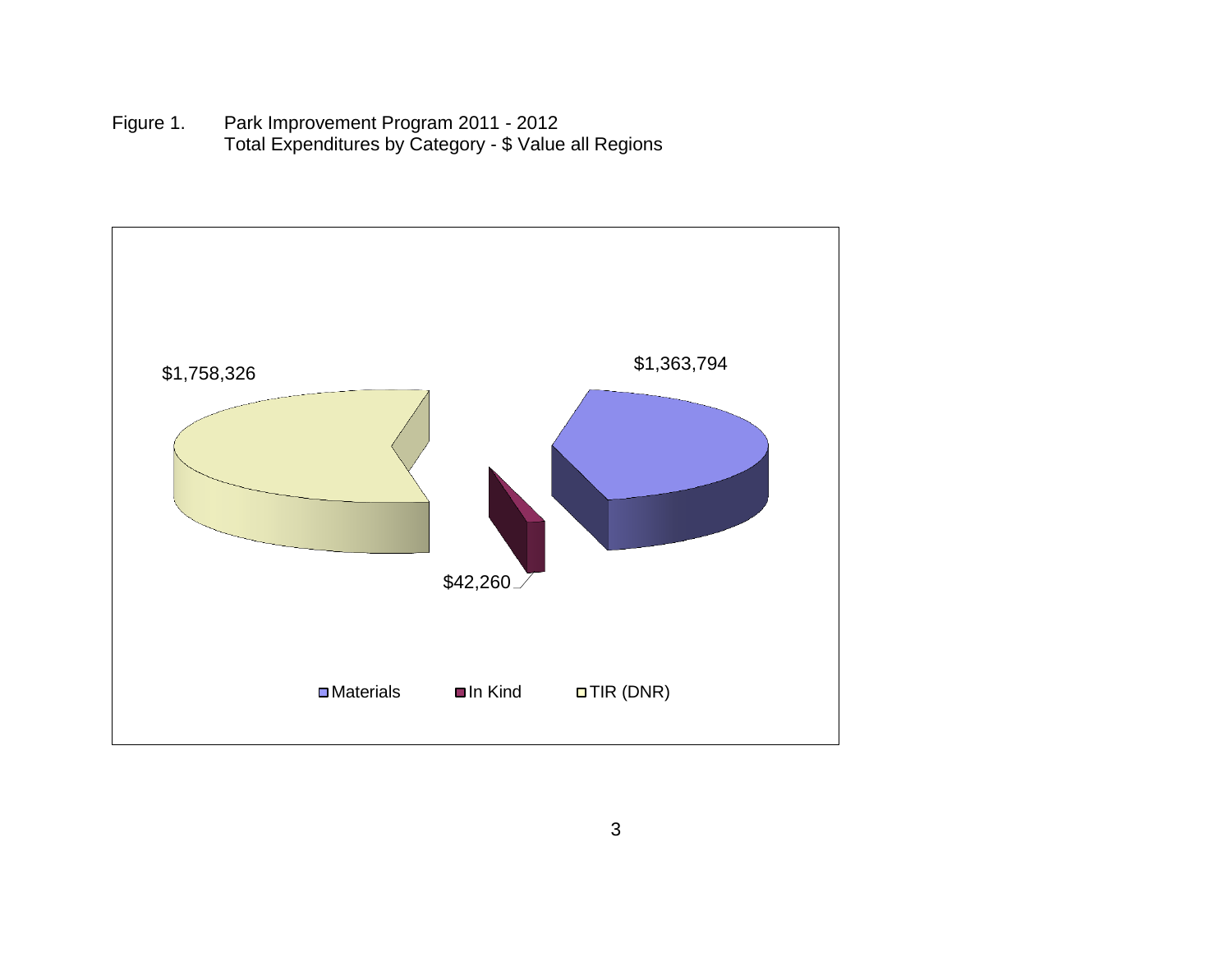Figure 2. Park Improvement Program 2011 - 2012 Total Expenditures - % by Category

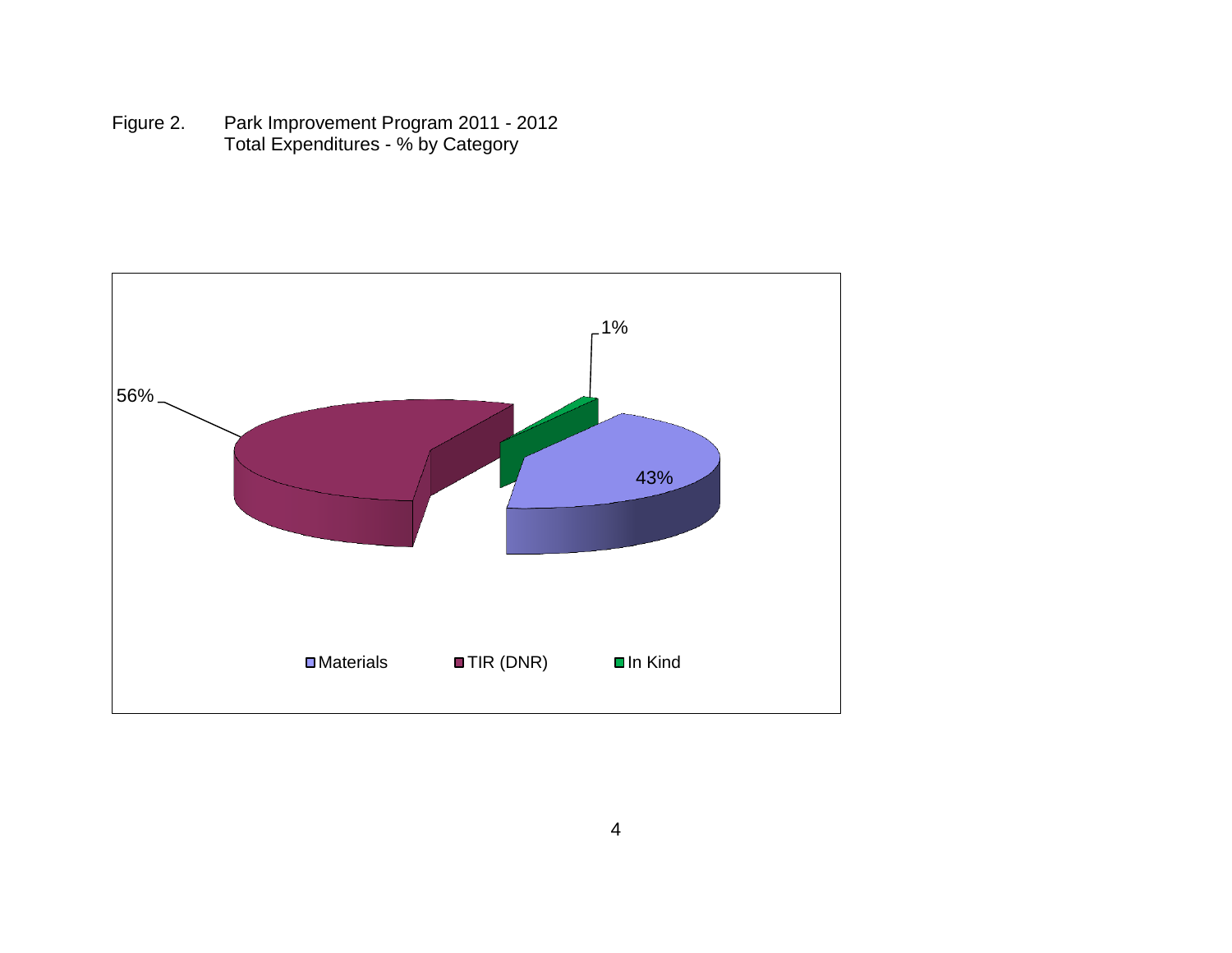# **Tangible Capital Asset (TCA) Expenditures - All Regions**

| <b>Region</b>            | <b>Park</b>           | <b>Expenditures</b> |
|--------------------------|-----------------------|---------------------|
| Central                  | Laurie                | \$1,018,851         |
|                          | <b>Admin Office</b>   | \$44,991            |
|                          |                       |                     |
|                          |                       |                     |
|                          |                       |                     |
| <b>Sub-Total Central</b> |                       | \$1,063,842         |
| Western                  | <b>Graves Island</b>  | \$151,457           |
|                          | <b>Sand Hills</b>     | \$87,526            |
|                          | <b>Thomas Raddall</b> | \$148,433           |
| <b>Sub-Total Western</b> |                       | \$387,416           |
| Eastern                  | Cape Smokey           | \$38,385            |
|                          | Mira                  | \$96,026            |
|                          | West Mabou            | \$105,340           |
|                          | Whycocomagh           | \$361,224           |
| <b>Sub-Total Eastern</b> |                       | \$600,975           |
| <b>TOTAL</b>             |                       | \$2,052,233         |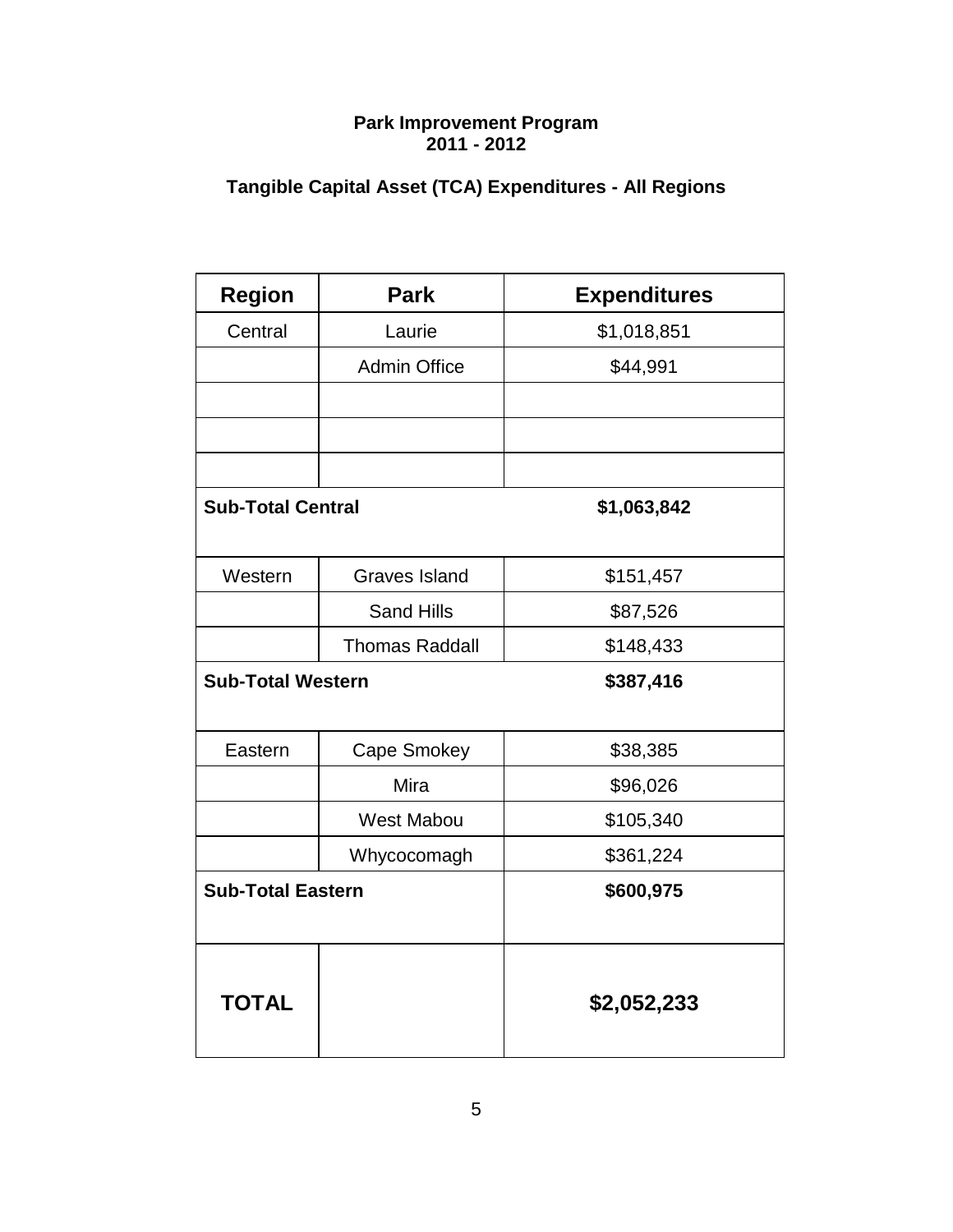### **Park Improvement Program 2011 - 2012 Western Region**

The Western Region contains seven camping parks, 14 beaches (fresh and saltwater) and 22 day use parks.

In this Region monies were spent at four camping parks and seven day use parks(see Table 3). Material/labour accounted for \$434,185, In Kind \$1,236 and TIR (DNR) funded \$2,840. Table 3 also gives a breakdown of the dollars spent at each park in the Region and a summary of the work performed.

Five tenders were awarded in this Region at Cape Split, Graves Island, Sand Hills and Thomas Raddall. Tenders were awarded to the following\*:

| Clivus Multrum (Cape Split)                   | \$22,838  |
|-----------------------------------------------|-----------|
| Cobequid Trail (Graves Island)                | \$96,577  |
| <b>Willfield Construction (Graves Island)</b> | \$54,880  |
| Aberdeen Paving (Sand Hills)                  | \$87,526  |
| Aberdeen Paving (Thomas Raddall)              | \$148,433 |
|                                               |           |

\* Does not include TIR issued contracts\*: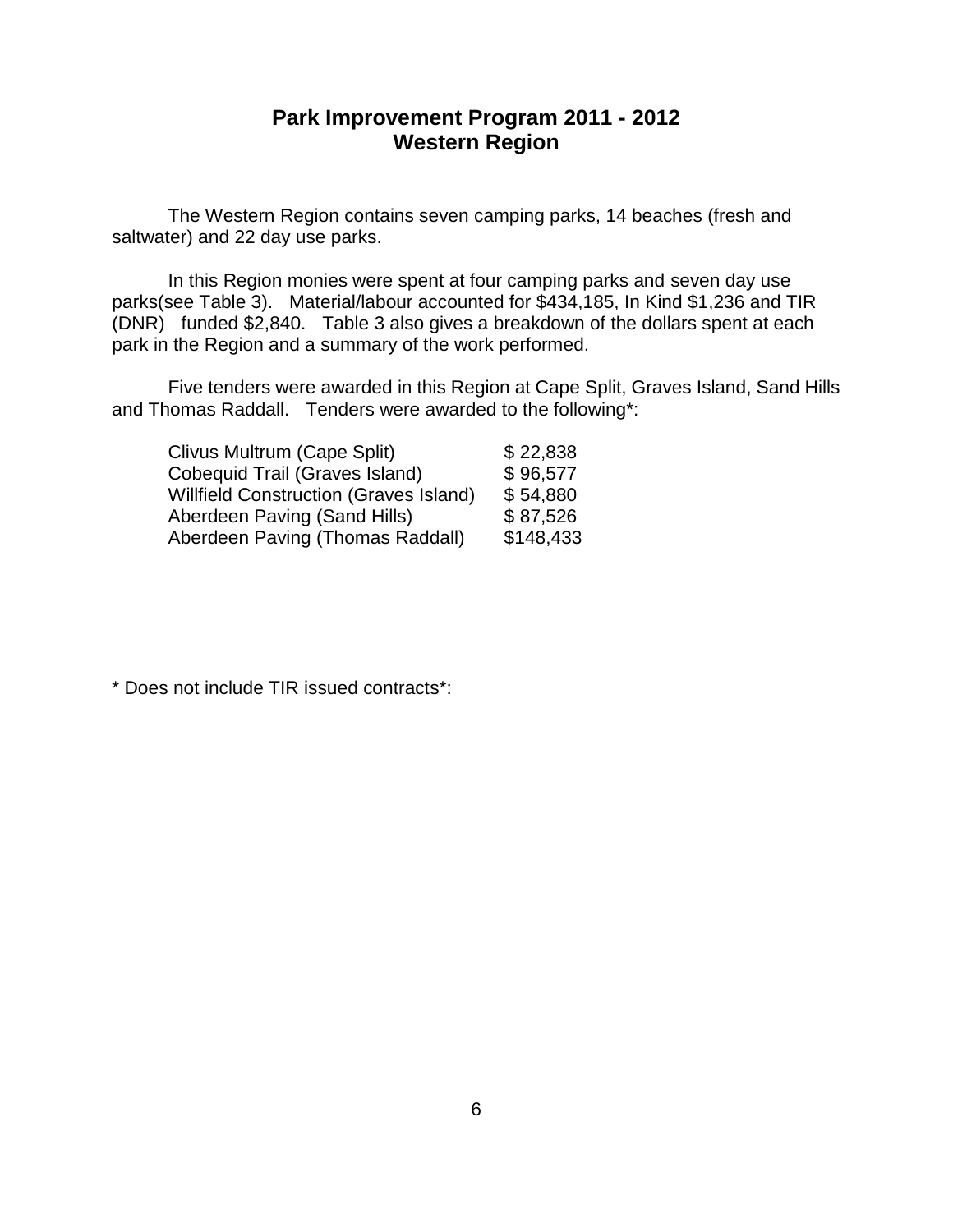# Western Region

| <b>Park</b>              | <b>Work Performed</b> | Materials/<br>Labour | In Kind | <b>TIR</b><br><b>DNR</b><br><b>Funded</b> | <b>TIR</b><br><b>Funded</b> | <b>Total</b><br><b>Expenditures</b> |
|--------------------------|-----------------------|----------------------|---------|-------------------------------------------|-----------------------------|-------------------------------------|
| Cape Split               | composting toilet     | \$22,818             | \$559   |                                           |                             | \$23,377                            |
| Ellenwood                | storm repairs         | \$820                |         |                                           |                             | \$820                               |
| Carters Beach            | signage               | \$441                |         |                                           |                             | \$441                               |
| Graves Island            | trails, water system  | \$156,955            | \$74    | \$2,840                                   |                             | \$159,869                           |
| <b>Indian Fields</b>     | signage               |                      | \$493   |                                           |                             | \$493                               |
| Lake Midway              | privy                 | \$2,350              |         |                                           |                             | \$2,350                             |
| Mavillette               | privy                 | \$2,700              |         |                                           |                             | \$2,700                             |
| <b>Port Maitland</b>     | signage               |                      | \$110   |                                           |                             | \$110                               |
| <b>Rissers Beach</b>     | storm repairs         | \$11,237             |         |                                           |                             | \$11,237                            |
| <b>Sand Hills</b>        | entry road            | \$87,526             |         |                                           |                             | \$87,526                            |
| Savary                   | privy                 | \$905                |         |                                           |                             | \$905                               |
| <b>Thomas</b><br>Raddall | entry road            | \$148,433            |         |                                           |                             | \$148,433                           |
| <b>TOTAL</b>             |                       | \$434,185            | \$1,236 | \$2,840                                   | $\boldsymbol{0}$            | \$438,261                           |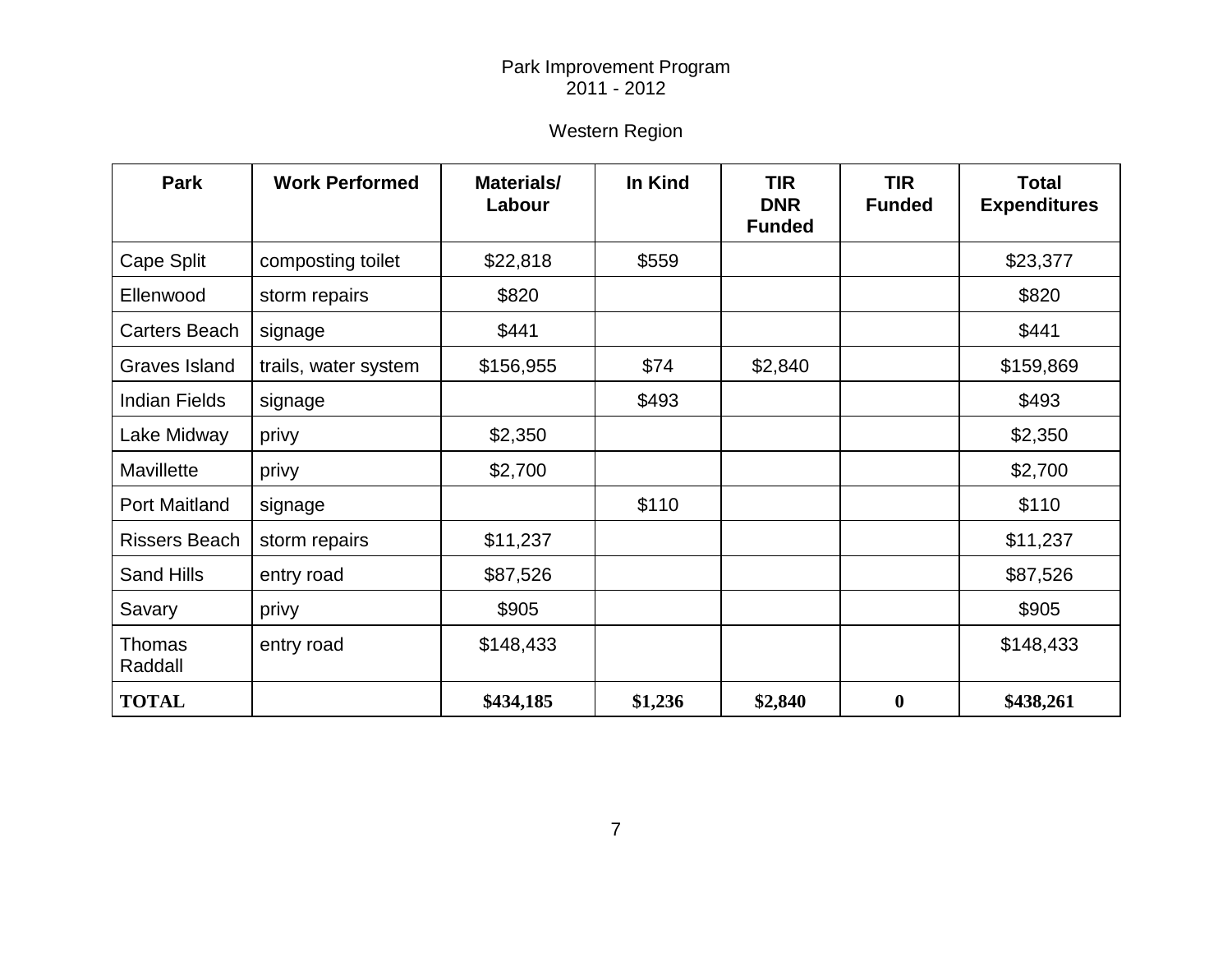# Figure 4. Western Region Expenditures by County

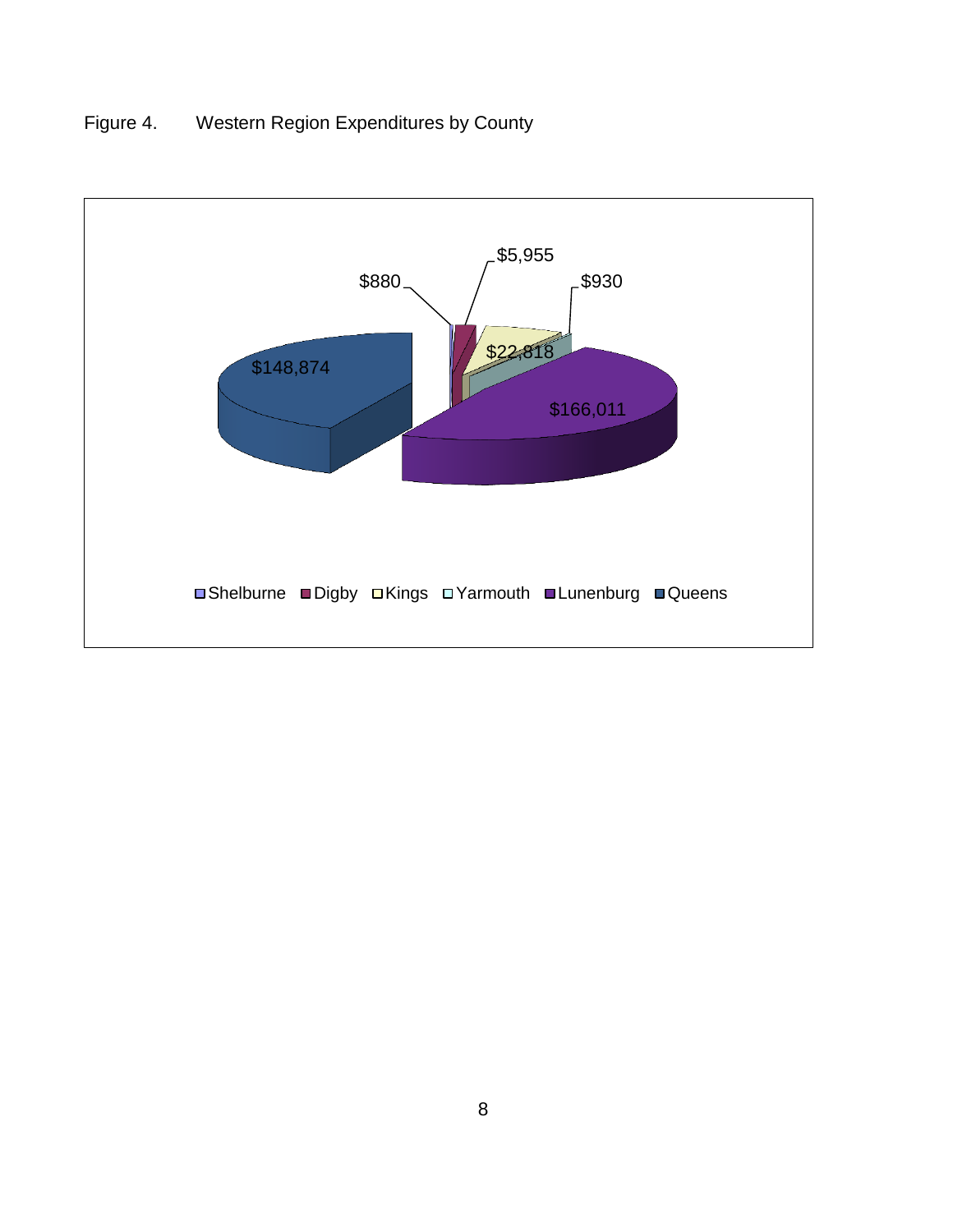## **Park Improvement Program 2011 - 2012 Central Region**

The Central Region is comprised of nine camping parks, 16 saltwater beaches and 19 day use parks.

In the Central Region work was undertaken at six camping parks and ten day use parks (see Table 4). Of the \$1,949,964 spent in this region, \$642,785 were materials/labour, \$13,175 were In Kind contributions, \$1,294,004 were TIR (DNR funded) charges and \$ 0 TIR funded. Table 4 also gives a breakdown of the dollars spent at each park in the Region and a summary of the work performed.

Eight contracts, totaling \$145,715 were awarded to the following vendors (\$ value of contract)\*:

| David C Greeno (Amherst Shore)   | \$ | 6,450  |
|----------------------------------|----|--------|
| <b>Gerald Spencer (Smileys)</b>  | \$ | 5,465  |
| MacDonalds Industrial (Melmerby) | \$ | 5,600  |
| Terra Marine (Rainbow Haven)     | \$ | 6,057  |
| Molnar Welding (Laurie)          | \$ | 5,400  |
| <b>Blaine MacLane (Caribou)</b>  | \$ | 6,883  |
| Cobequid Trail (Five Islands)    | S  | 65,000 |
| Will Kare Paving (Admin Office)  |    | 44,860 |
|                                  |    |        |

\*Does not include TIR issued contracts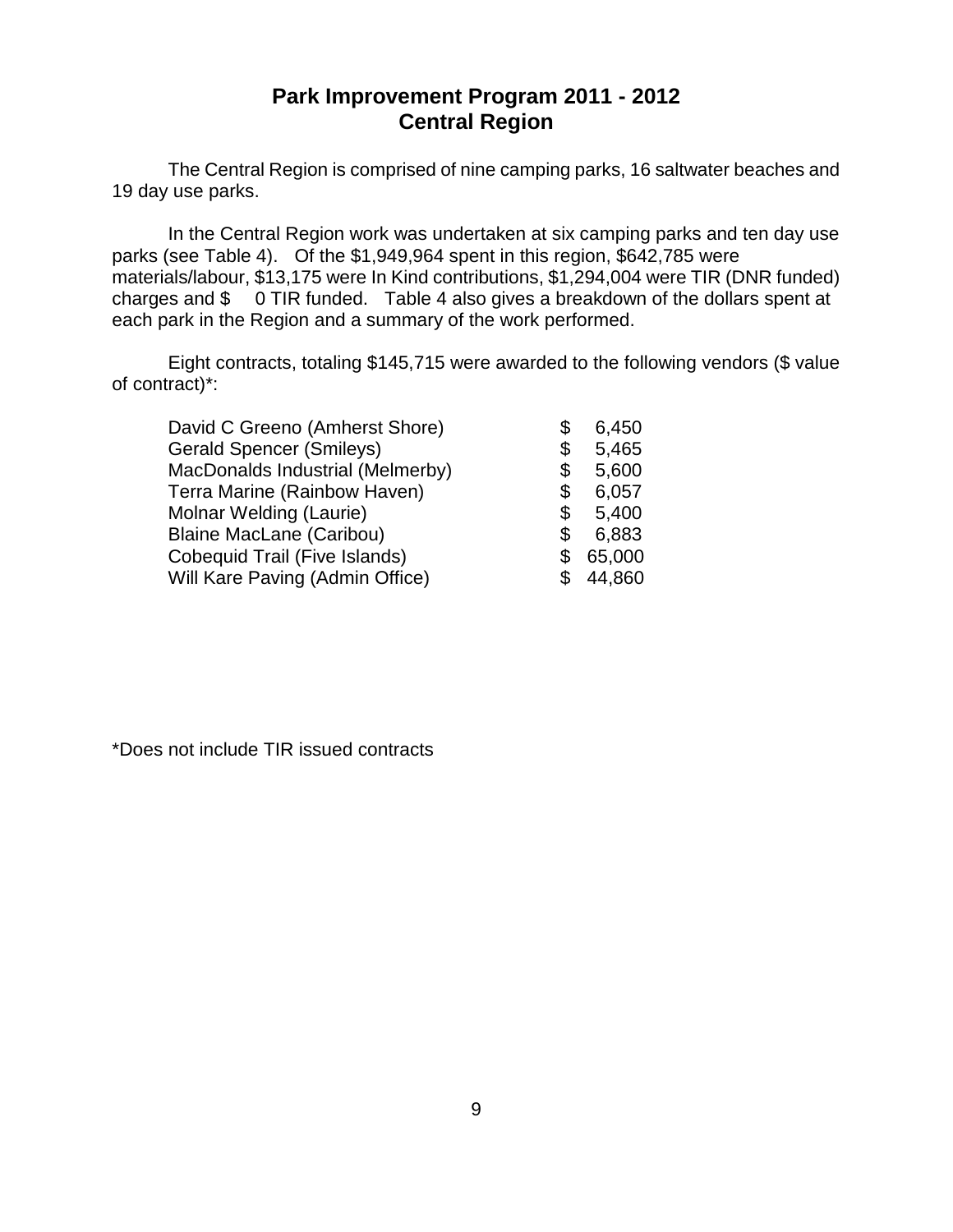# **Central Region**

| <b>Park</b>             | <b>Work Performed</b>                | Materials/<br>Labour | In Kind | <b>TIR</b><br><b>DNR</b><br><b>Funded</b> | <b>TIR</b><br><b>Funded</b> | <b>Total</b><br><b>Expenditures</b> |
|-------------------------|--------------------------------------|----------------------|---------|-------------------------------------------|-----------------------------|-------------------------------------|
| <b>Amherst Shore</b>    | accessible toilets<br>bridge         | \$9,812              | \$3,300 |                                           |                             | \$13,112                            |
| Anthony                 | wharf review                         |                      |         | \$34,379                                  |                             | \$34,379                            |
| Cape Chignecto          | <b>Trail Redevelopment</b>           | \$4,861              | \$521   |                                           |                             | \$5,382                             |
| Cole Harbour            | toilet/benches                       |                      | \$1,940 |                                           |                             | \$1,940                             |
| Caribou                 | storm repairs                        | \$11,238             |         | \$5,181                                   |                             | \$16,419                            |
| <b>Crystal Crescent</b> | storm repairs                        | \$3,351              |         |                                           |                             | \$3,351                             |
| <b>Five Islands</b>     | trail development                    | \$67,800             |         |                                           |                             | \$67,800                            |
| Laurie                  | Redevelopment,<br>bridge reinforcing | \$468,975            | \$3,353 | \$1,210,111                               |                             | \$1,682,439                         |
| Harrigan Cove           | wharf review                         |                      |         | \$41,333                                  |                             | \$41,333                            |
|                         |                                      |                      |         |                                           |                             |                                     |
|                         |                                      |                      |         |                                           |                             |                                     |
| <b>Sub-Total</b>        |                                      | \$566,037            | \$9,114 | \$1,291,004                               | \$0                         | \$1,866,155                         |
|                         |                                      |                      |         |                                           |                             |                                     |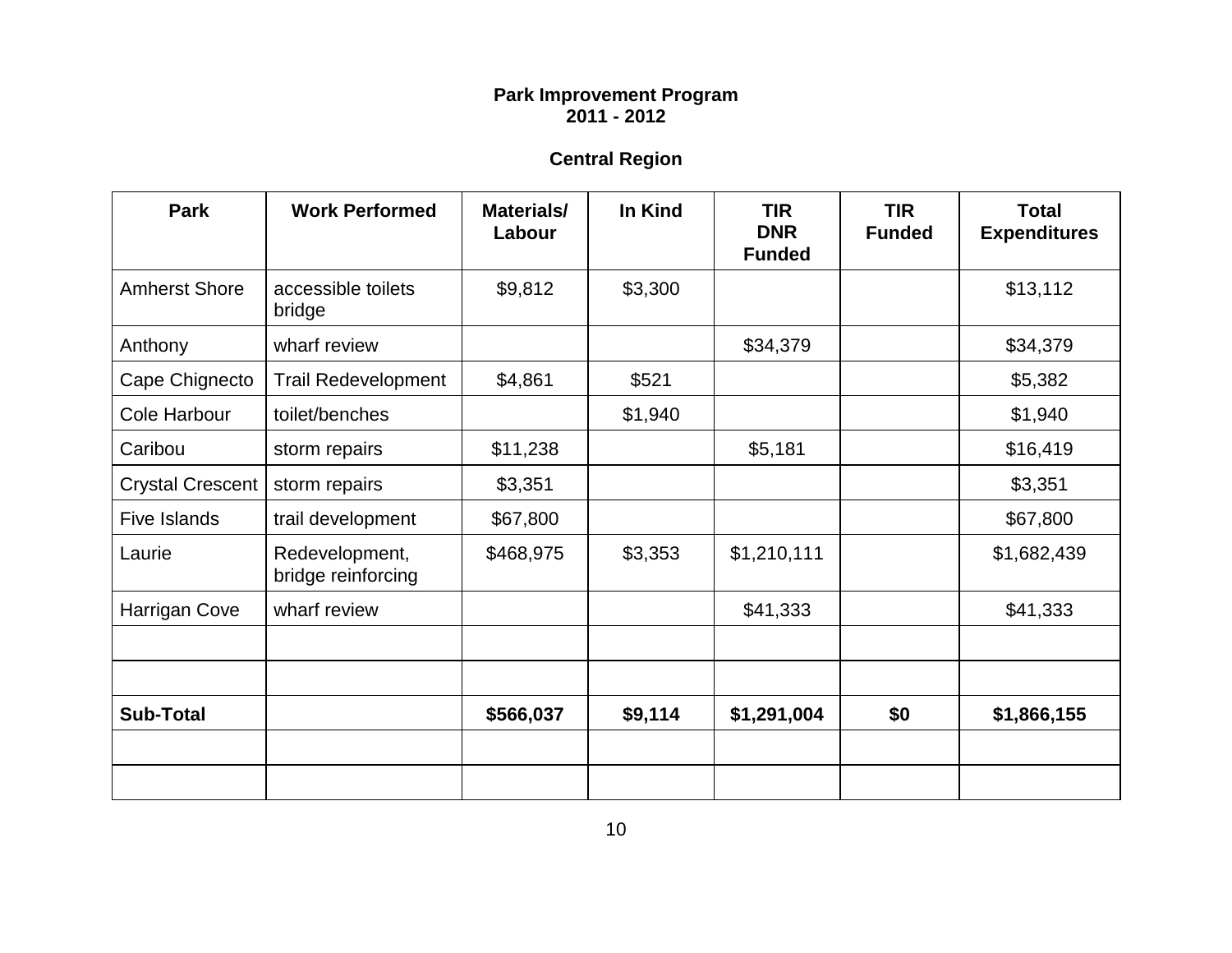| <b>Park</b>          | <b>Work Performed</b>      | Materials/<br>Labour | In Kind  | <b>TIR</b><br><b>DNR</b><br><b>Funded</b> | <b>TIR</b><br><b>Funded</b> | <b>Total</b><br><b>Expenditures</b> |
|----------------------|----------------------------|----------------------|----------|-------------------------------------------|-----------------------------|-------------------------------------|
| Long Lake            | trash rack inspection      |                      |          | \$3,000                                   |                             | \$3,000                             |
| McElmon's<br>Pond    | trail repairs              | \$4,750              | \$2,882  |                                           |                             | \$7,632                             |
| McNabs Island        | floating dock              | \$3,000              |          |                                           |                             | \$3,000                             |
| Melmerby             | storm repairs              | \$6,885              |          |                                           |                             | \$6,885                             |
| Moose River          | signage                    | \$145                |          |                                           |                             | \$145                               |
| Northport            | storm repairs              | \$3,380              |          |                                           |                             | \$3,380                             |
| <b>Powells Point</b> | accessible toilet<br>privy | \$1,995              | \$1,100  |                                           |                             | \$3,095                             |
| Rainbow Haven        | storm repairs              | \$6,057              |          |                                           |                             | \$6,057                             |
| Second Lake          | signage                    |                      | \$79     |                                           |                             | \$79                                |
| <b>Smileys</b>       | road repairs               | \$5,465              |          |                                           |                             | \$5,465                             |
| <b>Taylor Head</b>   | signage                    | \$80                 |          |                                           |                             | \$80                                |
| <b>Park Office</b>   | entry road                 | \$44,991             |          |                                           |                             | \$44,991                            |
| <b>Total</b>         |                            | \$642,785            | \$13,175 | \$1,294,004                               | \$0                         | \$1,949,964                         |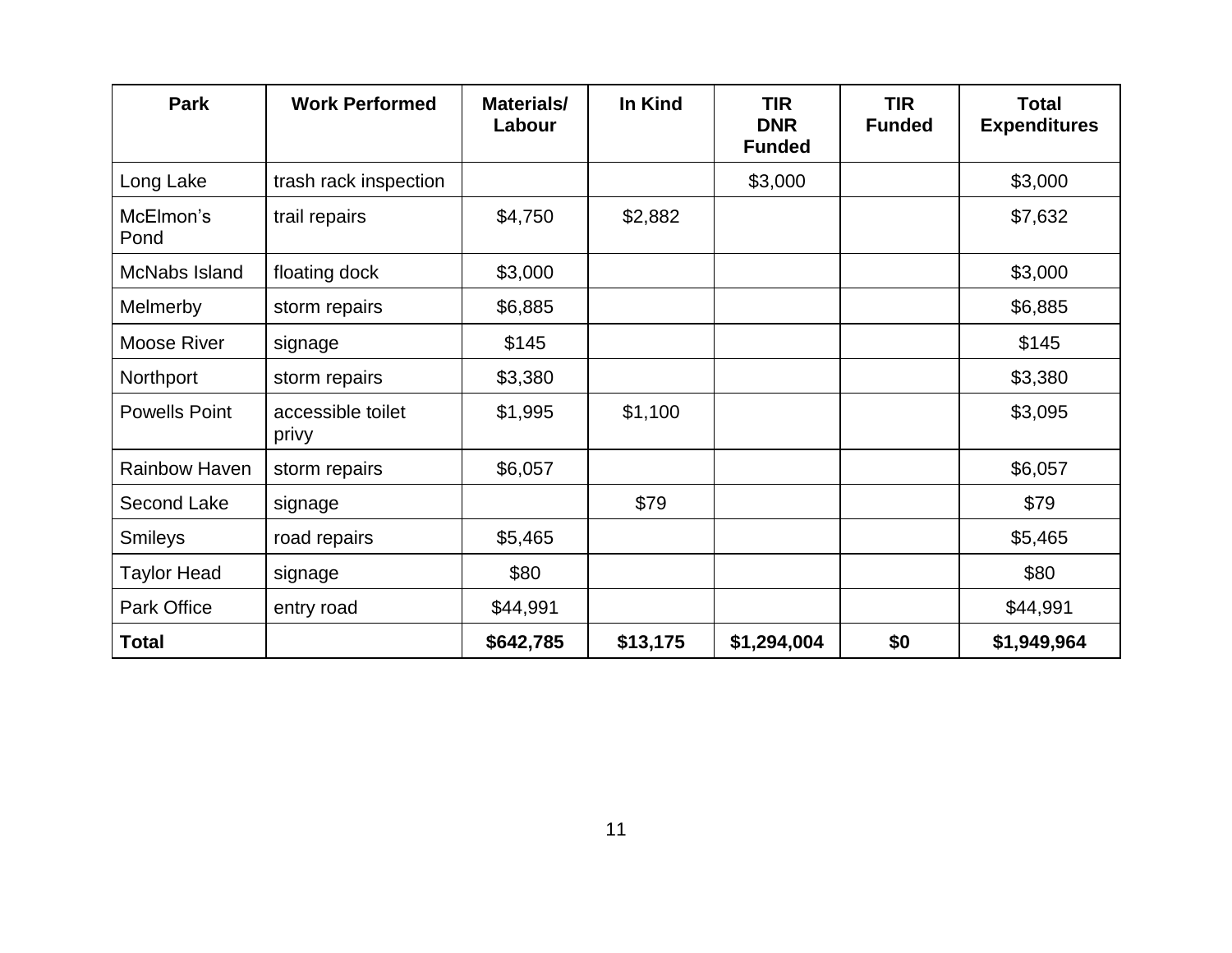Figure 5. Central Region Expenditures by County

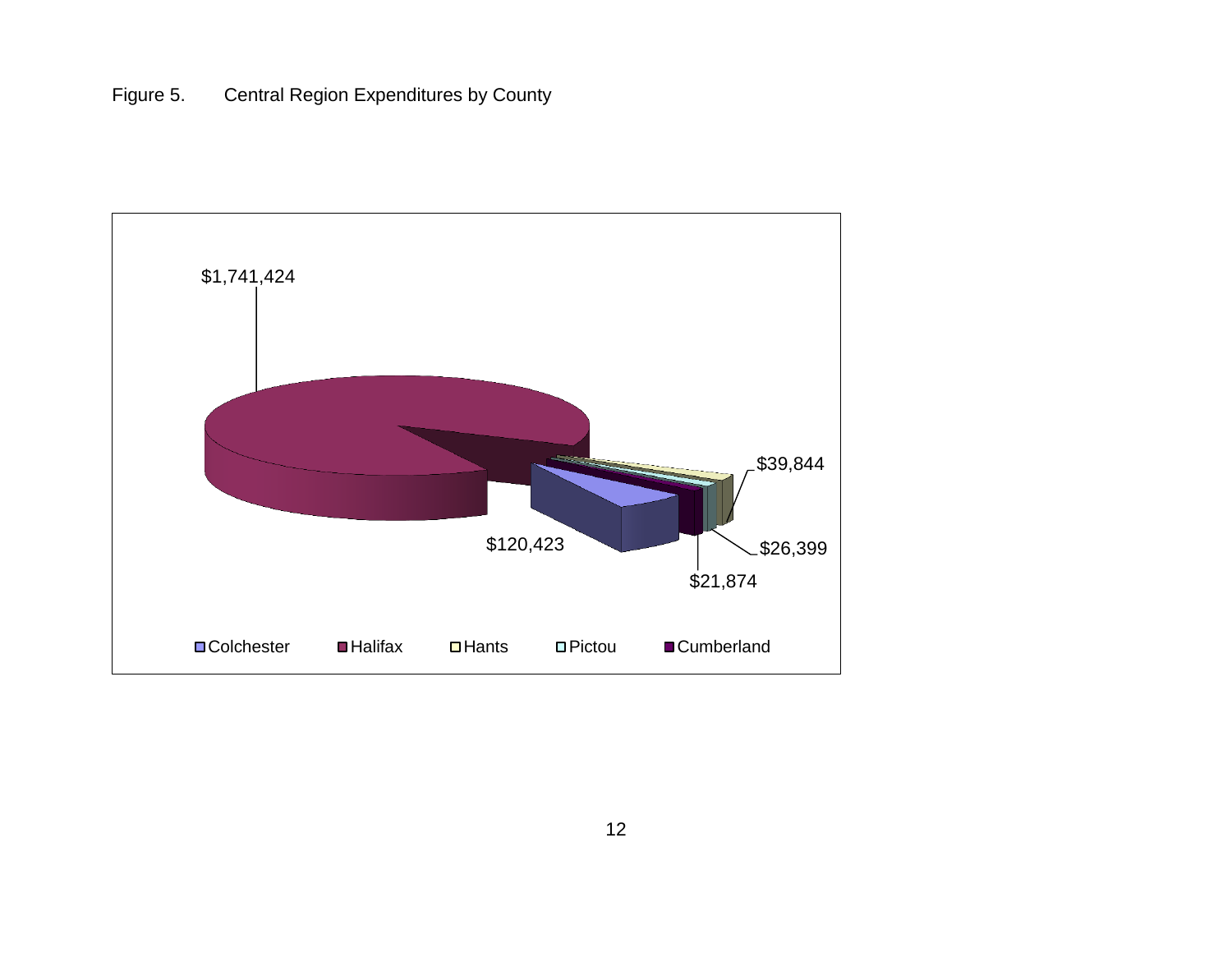## **Park Improvement Program 2011 - 2012 Eastern Region**

The Eastern Region contains five camping parks, 17 beaches (fresh and saltwater) and 22 day use parks.

Eastern Region work was undertaken at two camping parks and six day use parks (see Table 5). Of the \$776,155 spent in this region, \$286,824 were spent on materials/labour, 27,849 In Kind and \$ 461,482 TIR (DNR Funded). Table 5 also gives a breakdown of the dollars spent at each park in the Region and a summary of the work performed. Figure 7 shows the dollar value of work performed at each park.

Seven contracts, in the amount of \$218,986 were awarded as follows\*:

| Wayne Chisholm (Beaver Mountain)        |     | 6,000     |
|-----------------------------------------|-----|-----------|
| Top Gun Construction (Cabot Landing)    | \$  | 3,350     |
| Paul MacDonald (Mira)                   | \$. | 56,727    |
| Peter's Construction (Dominion)         | \$  | 6,024     |
| <b>B. Moran Enterprises (Port Hood)</b> | \$  | 3,160     |
| D. W. Matheson (West Mabou)             |     | \$105,340 |
| Hazeldale Milling (Cape Smokey)         |     | \$38,385  |
|                                         |     |           |

\* does not include TIR issued contracts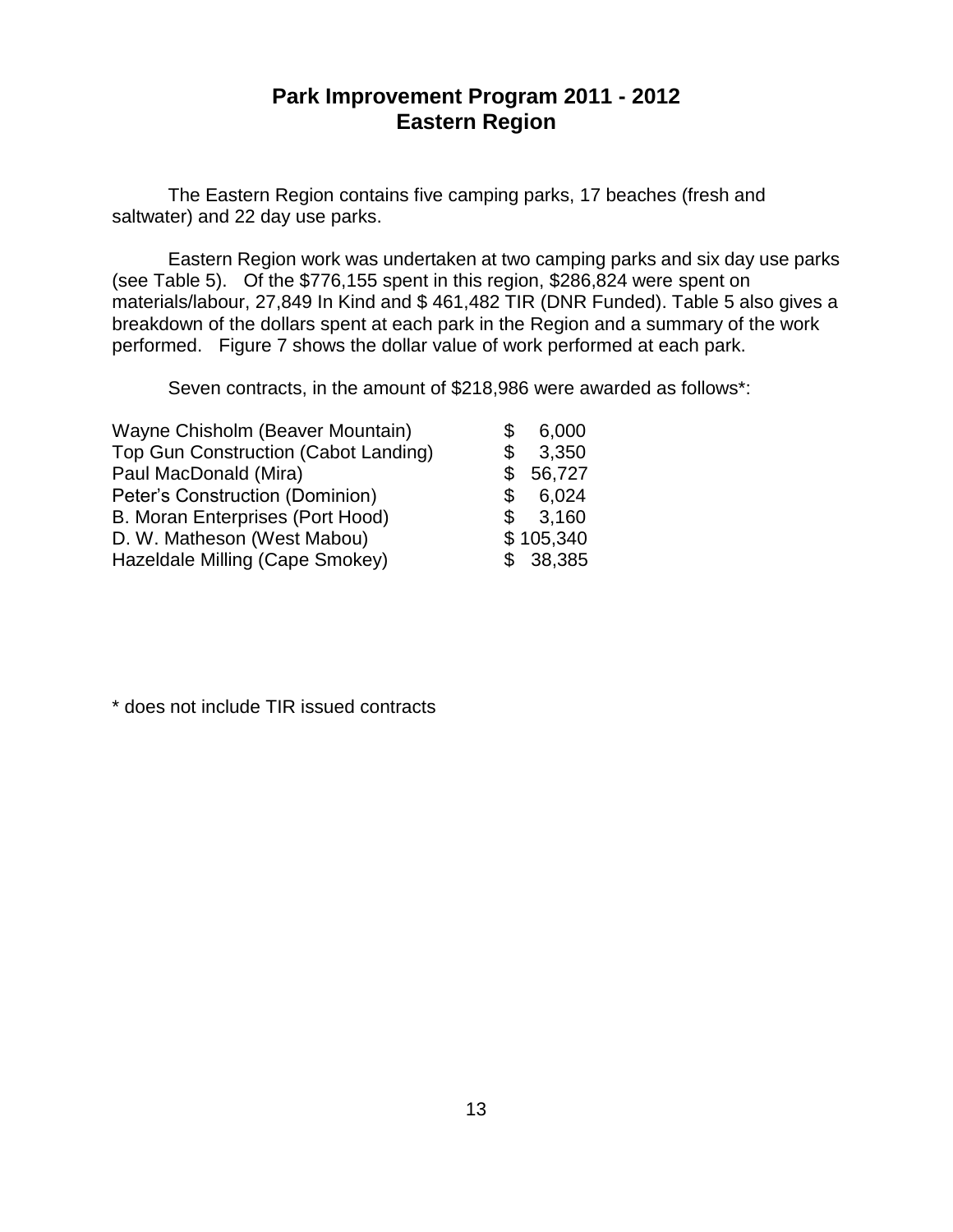# **Eastern Region**

| <b>Park</b>              | <b>Work Performed</b>                 | Materials/<br>Labour | In Kind | <b>TIR</b><br>(DNR<br><b>Funded)</b> | <b>TIR</b><br><b>Funded</b> | <b>Total</b><br><b>Expenditures</b> |
|--------------------------|---------------------------------------|----------------------|---------|--------------------------------------|-----------------------------|-------------------------------------|
| Arisaig                  | lumber, nails                         | \$996                |         |                                      |                             | \$996                               |
| Beaver Mtn               | harvesting                            | \$6,000              |         |                                      |                             | \$6,000                             |
| Cape Smokey              | entry road<br>accessible toilets      | \$38,385             | \$2,200 |                                      |                             | \$40,585                            |
| Cabot Landing            | shoreline repairs                     | \$3,350              |         |                                      |                             | \$3,350                             |
| Dominion<br><b>Beach</b> | realignment,<br>parking lot, lumber   | \$8,440              | \$2,021 | \$4,232                              |                             | \$14,693                            |
| Dundee                   | boat launch                           | \$1,585              |         |                                      |                             | \$1,585                             |
| Lennox                   | privy                                 | \$3,976              |         |                                      |                             | \$3,976                             |
| <b>Malignant Cove</b>    | signage                               |                      | \$26    |                                      |                             | \$26                                |
| Mira                     | Redevelopment,<br>signs, water system | \$79,457             | \$1,639 | \$96,026                             |                             | \$177,122                           |
| <b>TOTAL</b>             |                                       | \$142,189            | \$5,886 | \$100,258                            | \$0                         | \$248,333                           |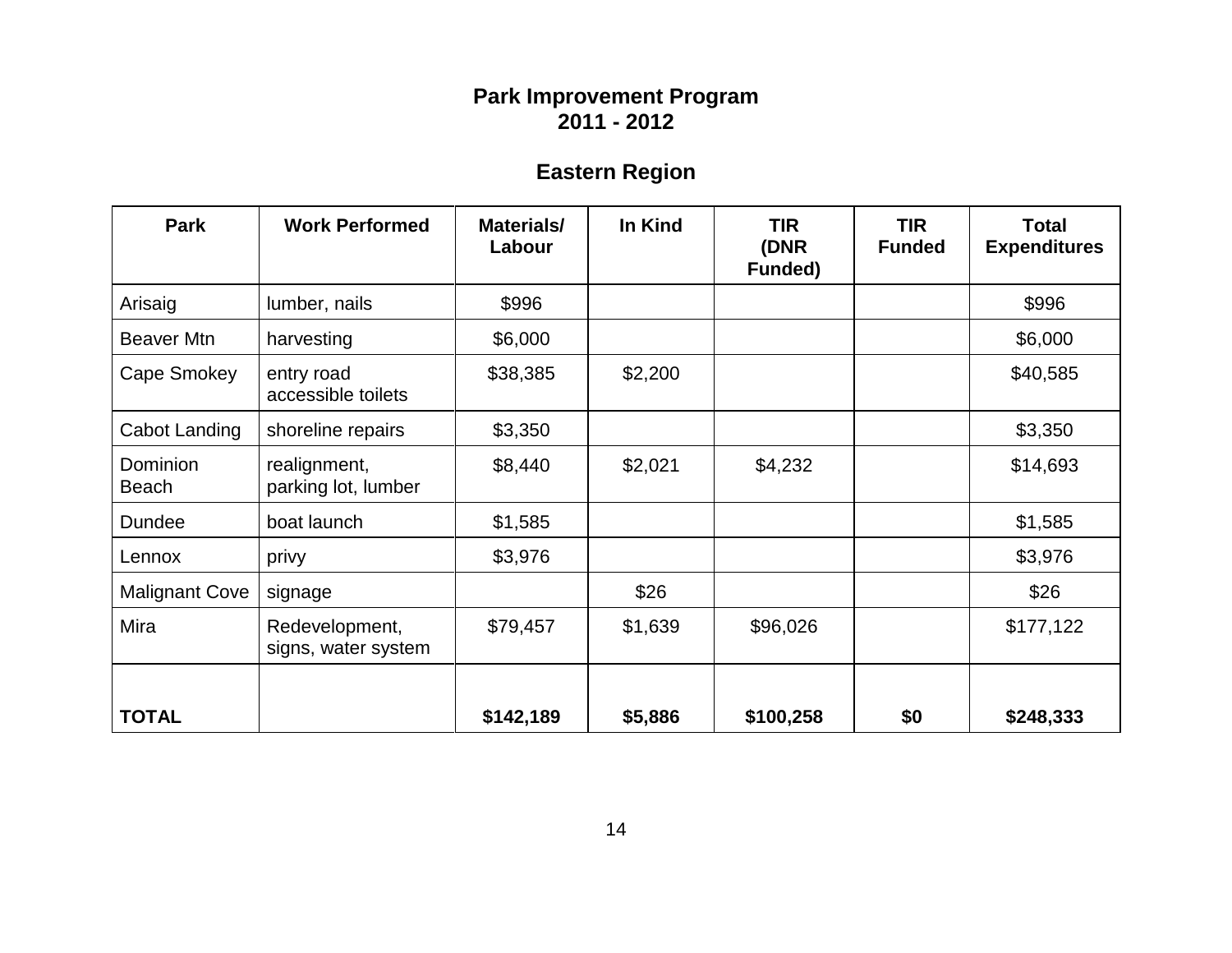| <b>Park</b>       | <b>Work Performed</b>    | Materials/<br>Labour | In Kind  | <b>TIR</b><br>(DNR<br><b>Funded)</b> | <b>TIR</b><br><b>Funded</b> | <b>Total</b><br><b>Expenditures</b> |
|-------------------|--------------------------|----------------------|----------|--------------------------------------|-----------------------------|-------------------------------------|
| Pondville         | storm repairs            | \$1,963              |          |                                      |                             | \$1,963                             |
| Port Hood         | relocate shelter         | \$3,160              |          |                                      |                             | \$3,160                             |
| Tor Bay           | table shelter            | \$2,890              | \$470    |                                      |                             | \$3,360                             |
| <b>Two Rivers</b> | tables, roofing, toilets |                      | \$8,468  |                                      |                             | \$8,468                             |
| West Mabou        | entry road               | \$105,340            |          |                                      |                             | \$105,340                           |
| Whycocomagh       | redevelopment            | \$31,282             | \$13,025 | \$361,224                            |                             | \$405,531                           |
| <b>TOTAL</b>      |                          | \$286,824            | \$27,849 | \$461,482                            | \$0                         | \$776,155                           |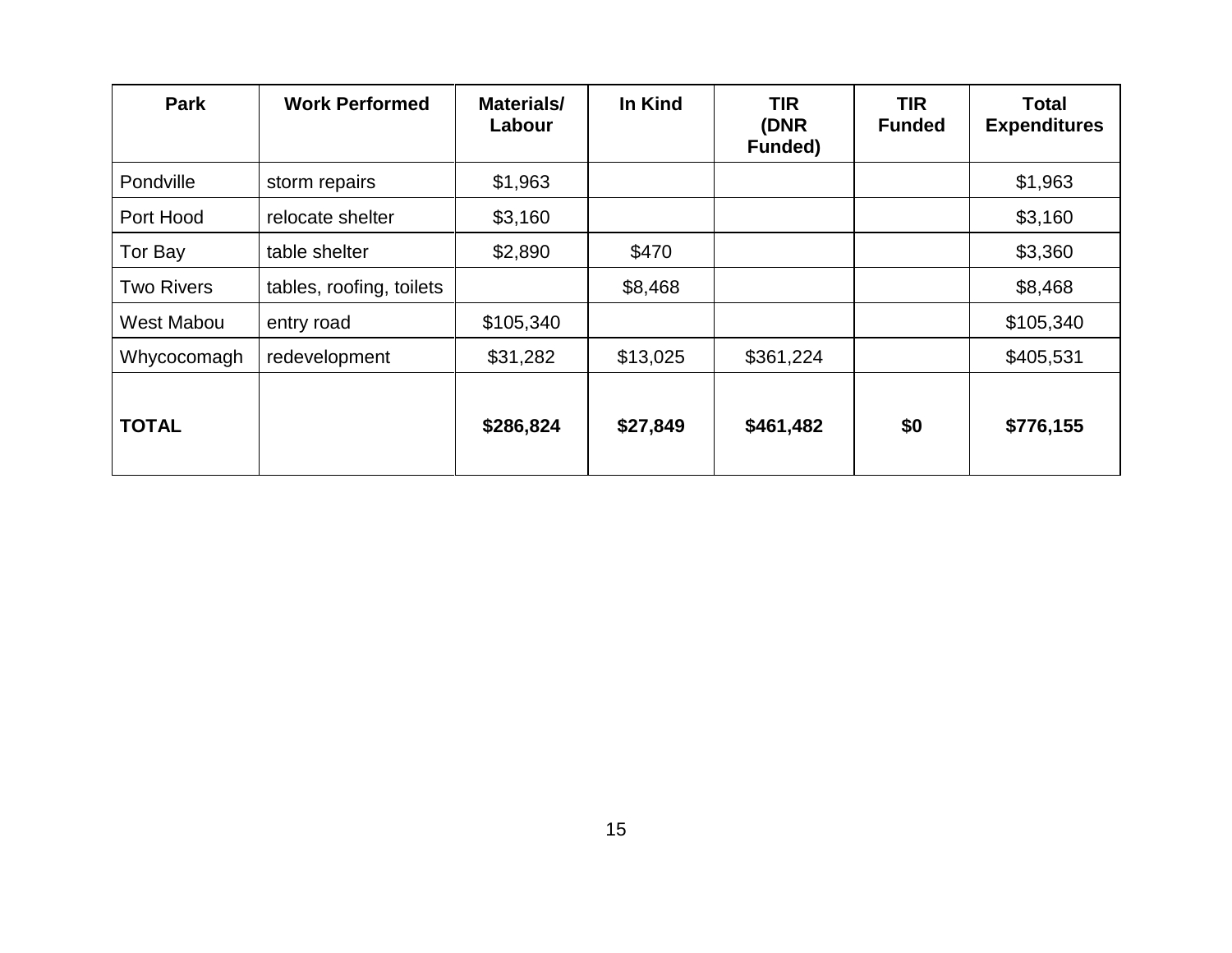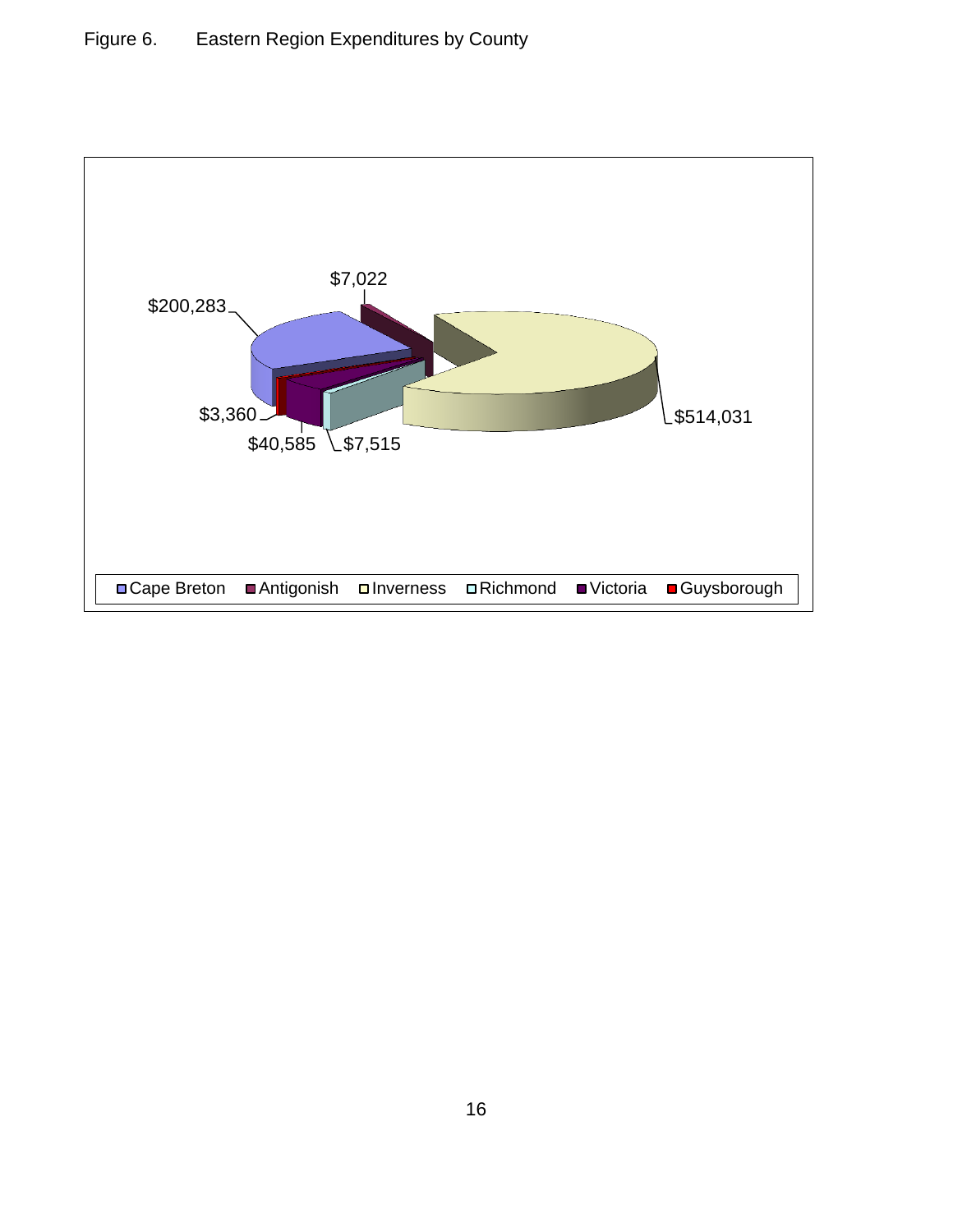| <b>Park Visitor Statistics - Camping Parks</b> |  |
|------------------------------------------------|--|
|------------------------------------------------|--|

| Park<br># of          |              | Avail. Camper Nights |          | Occupancy |          | <b>Permits Issued</b> |        | Tent   |
|-----------------------|--------------|----------------------|----------|-----------|----------|-----------------------|--------|--------|
|                       | <b>Sites</b> | 2010                 | 2011     | % 2011    | Resident | Non-<br>Resident      |        |        |
| <b>Amherst Shore</b>  | 42           | 4,872                | 4,872    | 35        | 515      | 552                   | 532    | 534    |
| <b>Battery</b>        | 52           | 4,136                | 4,576    | 31        | 383      | 594                   | 397    | 580    |
| <b>Blomidon</b>       | 70           | 7,739                | 6,603    | 47        | 1,482    | 528                   | 679    | 1,331  |
| <b>Boylston</b>       | 35           | 3,080                | 3,080    | 10        | 101      | 139                   | 96     | 144    |
| Cape Chignecto        | 84           | $\theta$             | $\theta$ |           |          |                       |        |        |
| Caribou               | 91           | 12,296               | 10,556   | 46        | 1,769    | 1,012                 | 1,453  | 1,328  |
| <b>Dollar Lake</b>    | 119          | 13,572               | 13,572   | 28        | 2,017    | 164                   | 597    | 1,585  |
| <b>Ellenwood Lake</b> | 81           | 8,938                | 8,091    | 25        | 966      | 102                   | 534    | 534    |
| <b>Five Islands</b>   | 87           | 9,156                | 10,266   | 27        | 1,018    | 746                   | 592    | 1,172  |
| <b>Graves Island</b>  | 121          | 17,092               | 14,848   | 36        | 2,135    | 715                   | 1,407  | 1,443  |
| Laurie (open late)    | 71           | $\Omega$             | 4,347    | 50        | 956      | 390                   | 448    | 898    |
| <b>Mira River</b>     | 148          | 14,060               | 15,960   | 32        | 1,999    | 716                   | 1,494  | 1,221  |
| <b>Porters Lake</b>   | 76           | 9,504                | 10,240   | 30        | 1,127    | 731                   | 752    | 1,106  |
| <b>Rissers Beach</b>  | 95           | 13,248               | 12,544   | 52        | 2,521    | 526                   | 1,704  | 1,343  |
| Salsman               | 40           | 3,520                | 3,520    | 25        | 406      | 106                   | 309    | 203    |
| <b>SUB-TOTAL</b>      | 1,212        | 121,213              | 125,086  |           | 17,395   | 7,021                 | 10,994 | 13,422 |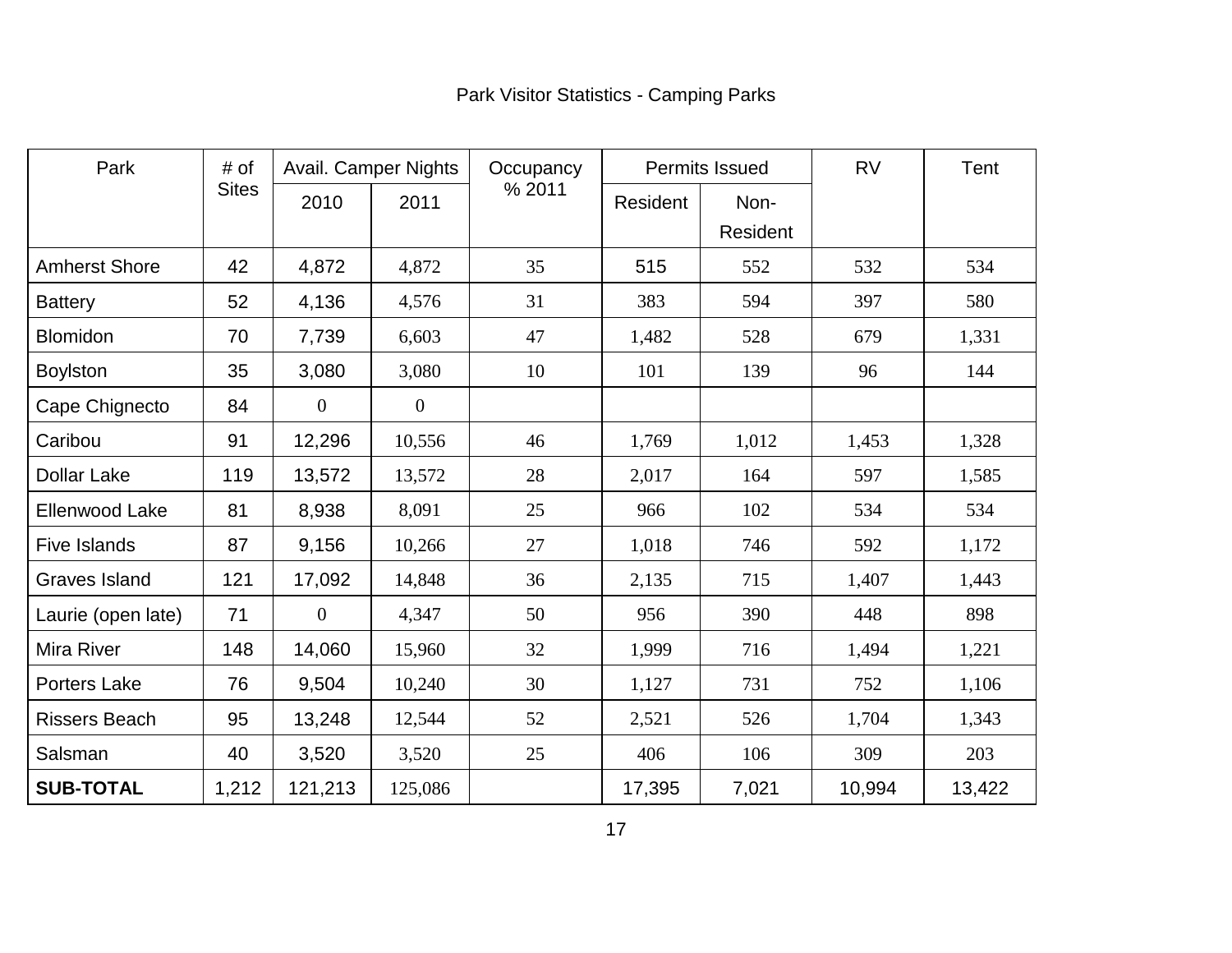| Park                  | # of         | Avail. Camper Nights |         | Occupancy | <b>Permits Issued</b> |          | <b>RV</b> | Tent   |
|-----------------------|--------------|----------------------|---------|-----------|-----------------------|----------|-----------|--------|
|                       | <b>Sites</b> | 2010                 | 2011    | % 2011    | Resident              | Non-     |           |        |
|                       |              |                      |         |           |                       | Resident |           |        |
| <b>Smileys</b>        | 86           | 13,362               | 8,670   | 31        | 1,378                 | 138      | 863       | 663    |
| The Islands           | 62           | 6,758                | 5,766   | 23        | 497                   | 272      | 388       | 381    |
| <b>Thomas Raddall</b> | 82           | 10,080               | 10,624  | 30        | 1,291                 | 350      | 806       | 835    |
| Valleyview            | 30           | 2,430                | 2,430   | 30        | 299                   | 129      | 158       | 270    |
| Whycocomagh           | 62           | 7,076                | 4,033   | 32        | 304                   | 614      | 516       | 402    |
|                       |              |                      |         |           |                       |          |           |        |
| <b>TOTAL</b>          | 1,534        | 160,919              | 154,598 | 34        | 21,173                | 8,524    | 13,725    | 15,973 |
| $\%$                  |              |                      |         |           | 70%                   | 28%      | 45%       | 53%    |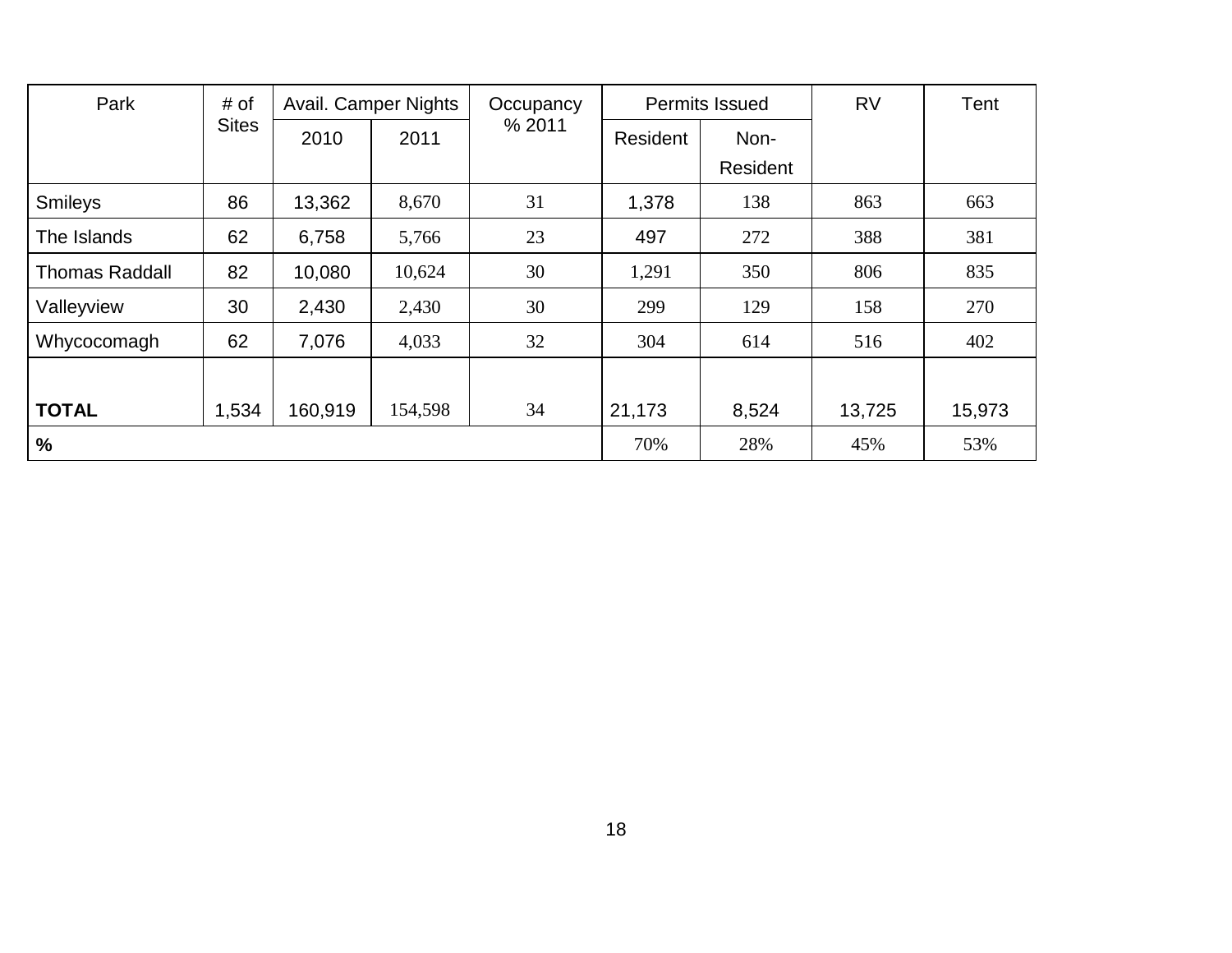|                       |                                                     |              | 2010           |                                      |                                          |                                              |       | 2011           |                                      |                                          |
|-----------------------|-----------------------------------------------------|--------------|----------------|--------------------------------------|------------------------------------------|----------------------------------------------|-------|----------------|--------------------------------------|------------------------------------------|
| Park                  | Total<br><b>Permits</b><br><b>Issued</b><br>by Resv | Web          | Call<br>Centre | Total<br># Camping<br><b>Permits</b> | % Permits<br>from<br><b>Reservations</b> | Total<br>Permits<br><b>Issued by</b><br>Resv | Web   | Call<br>Centre | Total<br># Camping<br><b>Permits</b> | % Permits<br>from<br><b>Reservations</b> |
| <b>Amherst Shore</b>  | 474                                                 | 298          | 176            | 1,237                                | 38%                                      | 432                                          | 309   | 123            | 1,703                                | 57%                                      |
| <b>Battery</b>        | 217                                                 | 136          | 81             | 1,151                                | 19%                                      | 191                                          | 128   | 63             | 1,425                                | 63%                                      |
| <b>Blomidon</b>       | 947                                                 | 562          | 385            | 1,990                                | 48%                                      | 932                                          | 667   | 265            | 3,212                                | 57%                                      |
| <b>Boylston</b>       | 57                                                  | 33           | 24             | 293                                  | 19%                                      | 40                                           | 30    | 10             | 310                                  | 75%                                      |
| Cape Chignecto        | 256                                                 | 46           | 210            | 446                                  | 57%                                      | 300                                          | 90    | 210            | 922                                  | 52%                                      |
| Caribou               | 1,284                                               | 836          | 448            | 3,012                                | 43%                                      | 1,200                                        | 870   | 330            | 4,957                                | 51%                                      |
| <b>Dollar Lake</b>    | 1,189                                               | 630          | 559            | 2,060                                | 58%                                      | 1,281                                        | 899   | 382            | 3,845                                | 51%                                      |
| <b>Ellenwood Lake</b> | 341                                                 | 217          | 124            | 1,047                                | 33%                                      | 367                                          | 252   | 115            | 2,005                                | 46%                                      |
| <b>Five Islands</b>   | 713                                                 | 448          | 265            | 1,749                                | 41%                                      | 725                                          | 511   | 214            | 2,731                                | 59%                                      |
| <b>Graves Island</b>  | 1,727                                               | 1,119        | 608            | 2,996                                | 58%                                      | 1,496                                        | 1,083 | 413            | 5,361                                | 47%                                      |
| Laurie                | $\mathbf 0$                                         | $\mathbf{0}$ | $\mathbf 0$    | $\mathbf 0$                          | 0%                                       | 695                                          | 387   | 308            | 2,194                                | 55%                                      |
| <b>Mira River</b>     | 748                                                 | 514          | 234            | 2,241                                | 33%                                      | 937                                          | 697   | 240            | 5,076                                | 48%                                      |
| <b>SUB-TOTAL</b>      | 7,953                                               | 4,839        | 3,114          | 18,222                               |                                          | 8,596                                        | 5,923 | 2673           | 33,741                               |                                          |

### Park Visitor Statistics - Reservations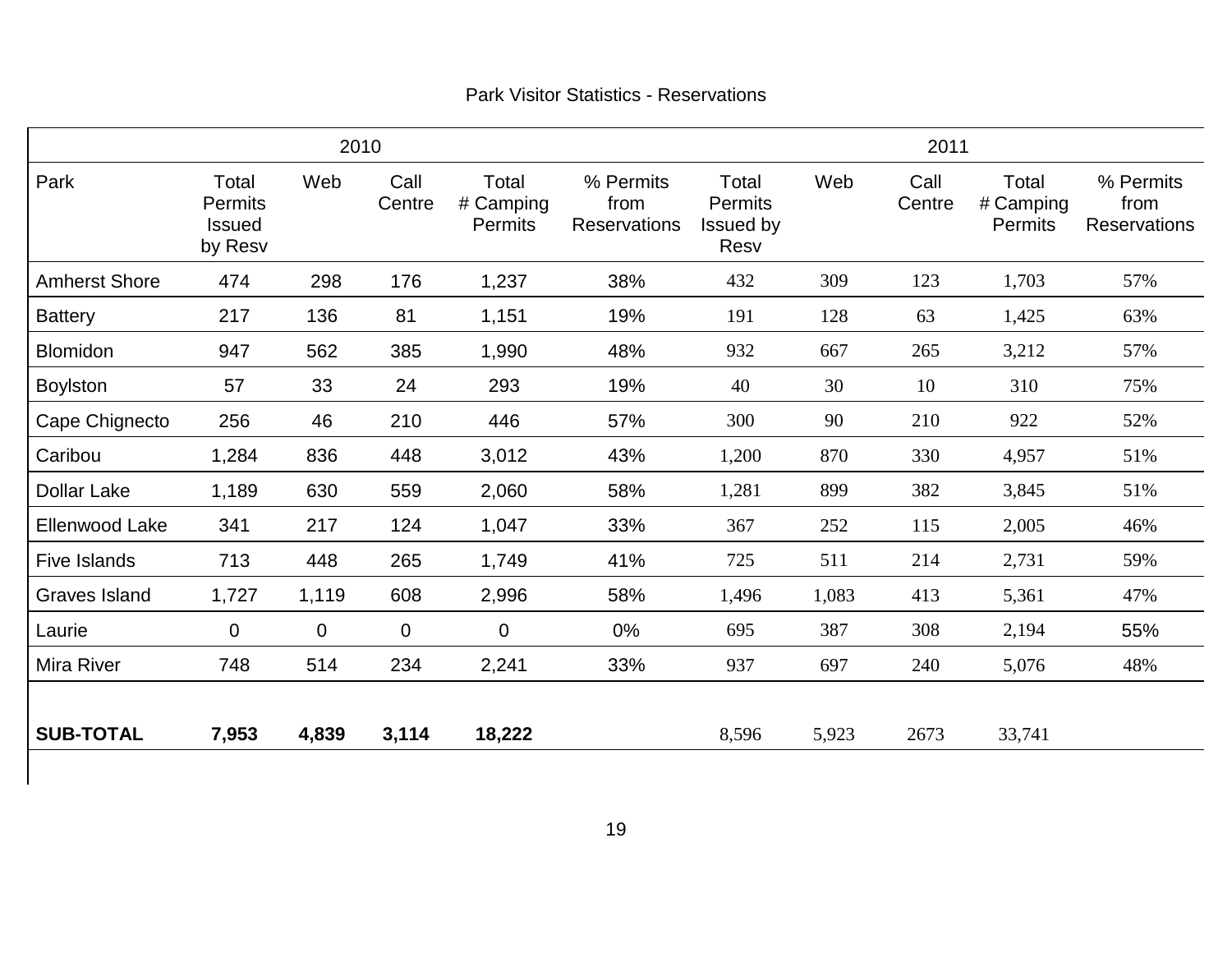|                       |                                                     |       | 2010           |                                      |                                          |                                              |       | 2011           |                                      |                                          |
|-----------------------|-----------------------------------------------------|-------|----------------|--------------------------------------|------------------------------------------|----------------------------------------------|-------|----------------|--------------------------------------|------------------------------------------|
| Park                  | Total<br><b>Permits</b><br><b>Issued</b><br>by Resv | Web   | Call<br>Centre | Total<br># Camping<br><b>Permits</b> | % Permits<br>from<br><b>Reservations</b> | Total<br><b>Permits</b><br>Issued by<br>Resv | Web   | Call<br>Centre | Total<br># Camping<br><b>Permits</b> | % Permits<br>from<br><b>Reservations</b> |
| Porters Lake          | 814                                                 | 493   | 321            | 1,980                                | 41%                                      | 743                                          | 491   | 252            | 3,123                                | 54%                                      |
| <b>Rissers Beach</b>  | 2,184                                               | 1,360 | 824            | 3,085                                | 71%                                      | 1,932                                        | 1,370 | 562            | 6,505                                | 42%                                      |
| Salsman               | 179                                                 | 118   | 61             | 493                                  | 36%                                      | 217                                          | 157   | 60             | 872                                  | 52%                                      |
| <b>Smileys</b>        | 721                                                 | 501   | 220            | 1,478                                | 49%                                      | 733                                          | 545   | 188            | 2,697                                | 50%                                      |
| The Islands           | 212                                                 | 139   | 73             | 811                                  | 26%                                      | 218                                          | 138   | 80             | 1,344                                | 53%                                      |
| <b>Thomas Raddall</b> | 965                                                 | 552   | 413            | 1,741                                | 55%                                      | 888                                          | 623   | 265            | 3,183                                | 46%                                      |
| Valleyview            | 139                                                 | 111   | 28             | 402                                  | 35%                                      | 158                                          | 123   | 35             | 739                                  | 52%                                      |
| Whycocomagh           | 156                                                 | 111   | 45             | 1,111                                | 14%                                      | 199                                          | 126   | 73             | 1,338                                | 64%                                      |
| <b>TOTAL</b>          | 13,323                                              | 8,224 | 5,099          | 29,323                               | 45%                                      | 13,684                                       | 9,496 | 4,188          | 53,542                               | 25%                                      |
| <b>AVERAGE</b>        | 666                                                 | 411   | 255            | 1,466                                |                                          | 486                                          | 474   | 209            | 2,677                                |                                          |
| %                     |                                                     | 62%   | 38%            |                                      |                                          |                                              | 69%   | 31%            |                                      |                                          |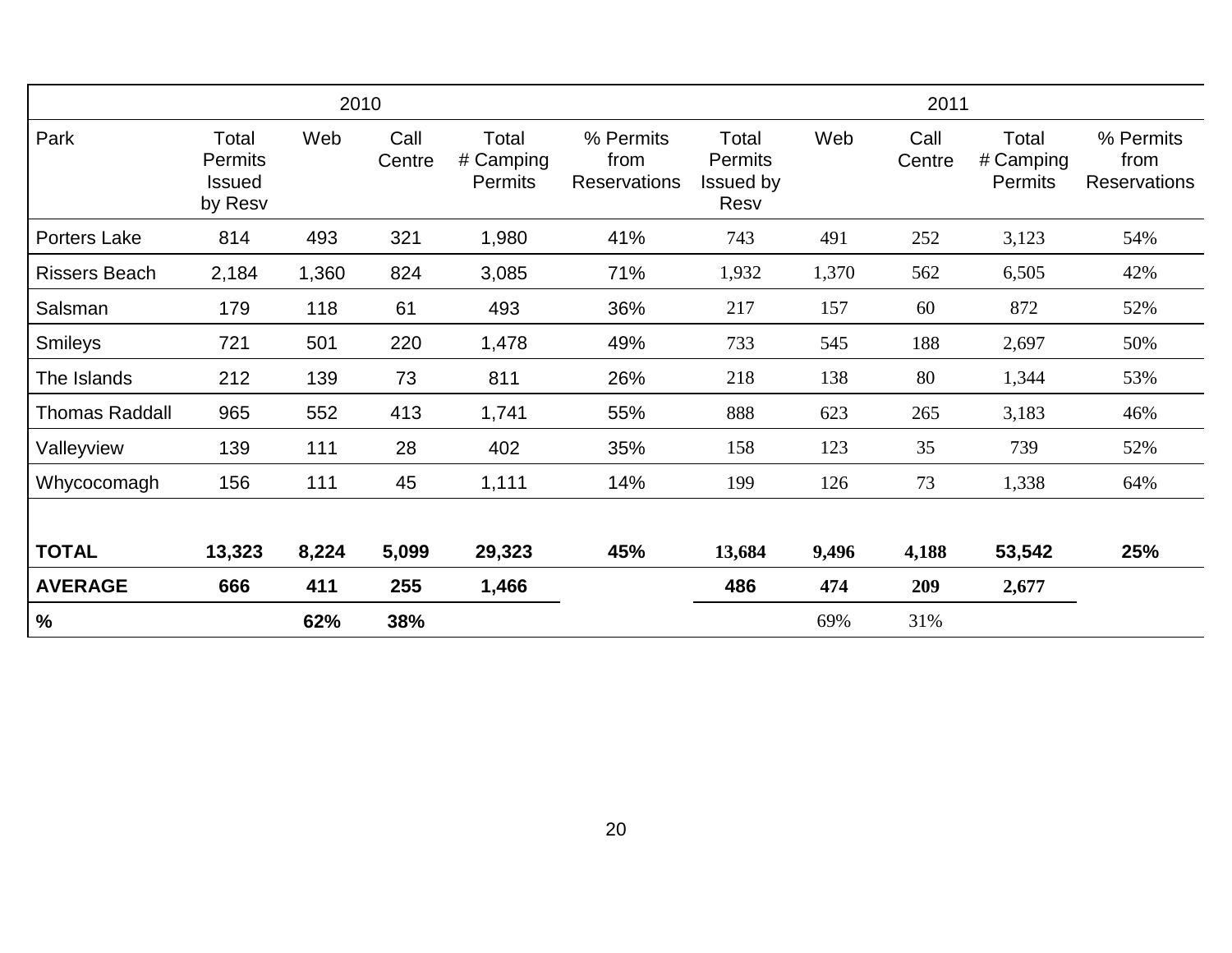### Park Visitor Statistics

| Day Use* |  |
|----------|--|
|----------|--|

| Park                      | 2010    | 2011    |
|---------------------------|---------|---------|
|                           |         |         |
| <b>Bayfield</b>           | 1,698   | 1,444   |
| <b>Bayswater Beach</b>    | 9,710   | 10,878  |
| <b>Clam Harbour Beach</b> | 8,081   | 14,489  |
| <b>Dollar Lake</b>        | 8,482   | 8,889   |
| Dominion                  |         | 5,679   |
| Ellenwood                 | 3,127   | 2,905   |
| <b>Heather Beach</b>      | 4,971   | 4,089   |
| Lawrencetown Beach        | 11,164  | 9,622   |
| Martinique Beach          | 9,233   | 11,491  |
| <b>Mavillette Beach</b>   | 1,135   | 1,782   |
| <b>Melmerby Beach</b>     | 16,771  | 13,297  |
| <b>Point Michaud</b>      |         | 2,840   |
| Pomquet                   | 3,281   | 3,279   |
| <b>Port Maitland</b>      | 6,037   | 4,875   |
| <b>Queensland Beach</b>   | 17,973  | 15,657  |
| <b>Rainbow Haven</b>      | 27,057  | 22,266  |
| <b>Rissers Beach</b>      | 10,623  | 11,586  |
| <b>TOTAL ESTIMATED*</b>   | 139,343 | 145,068 |

\*Estimate provided by Nova Scotia Lifesaving Society supervised beaches only